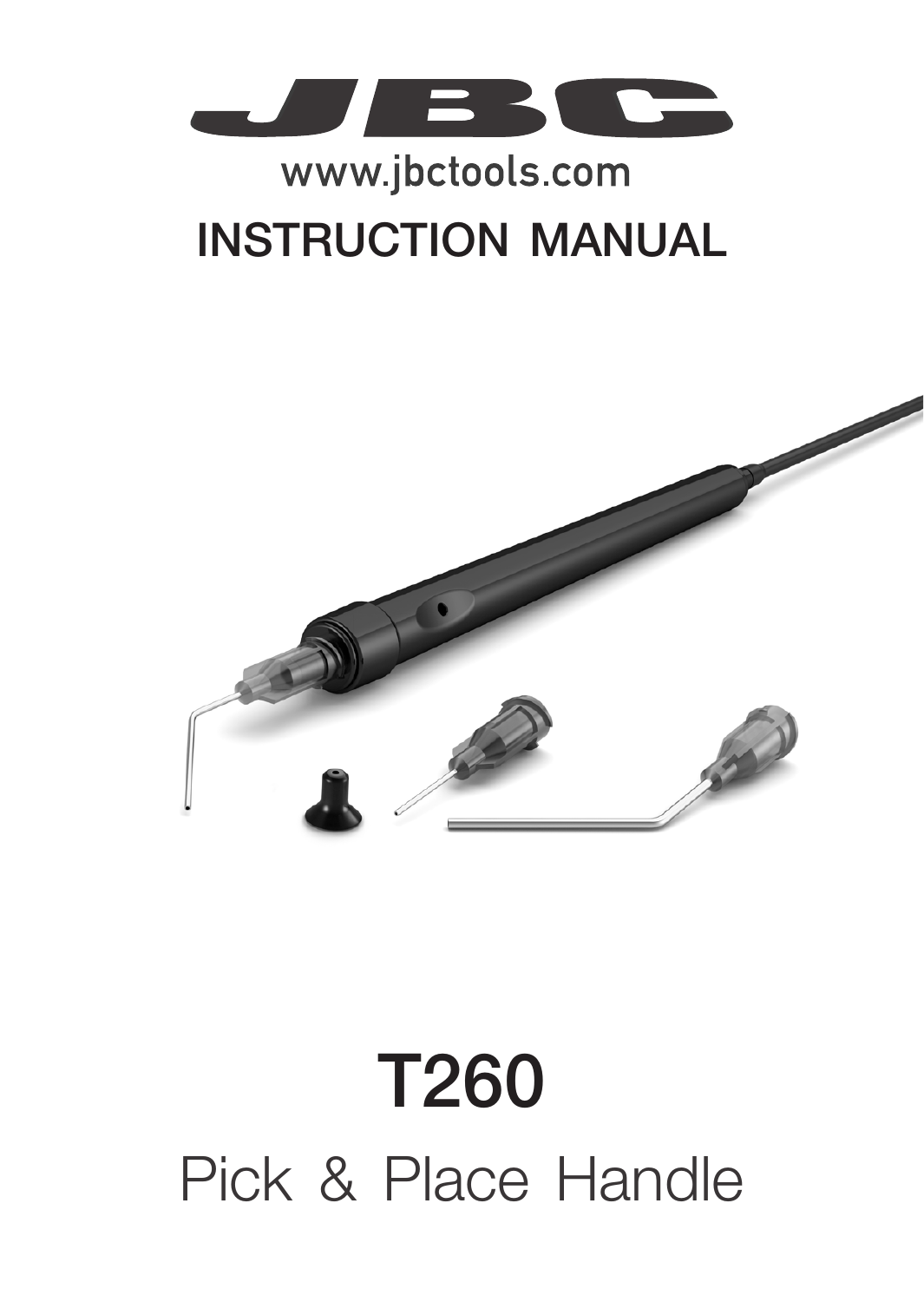This manual corresponds to the following references:

T260-A

### Packing List

The following items are included:



Pick & Place Handle ....... 1 unit



Manual ............................... 1 unit Ref. 0028986



#### NS260

Straight Needles Set .........1 unit Ref. 0901546

Ø 0.7 mm - 0901512 (x2) black Ø 0.9 mm - 0901520 (x2) yellow Ø 1.2 mm - 0901538 (x2) pink



CU260 Cups Set ............. 1 unit Ref. 0940163 Ø 4.3 mm - 0940112 (x2)

- Ø 7 mm 0940111 (x2) Ø 10 mm - 0940110 (x2)
- 



NB260

Bent Needles Set ............ 1 unit Ref. 0861660 Ø 0.8 mm - 0861540 (x2) green Ø 0.9 mm - 0861560 (x2) yellow

Ø 1.2 mm - 0861580 (x2) pink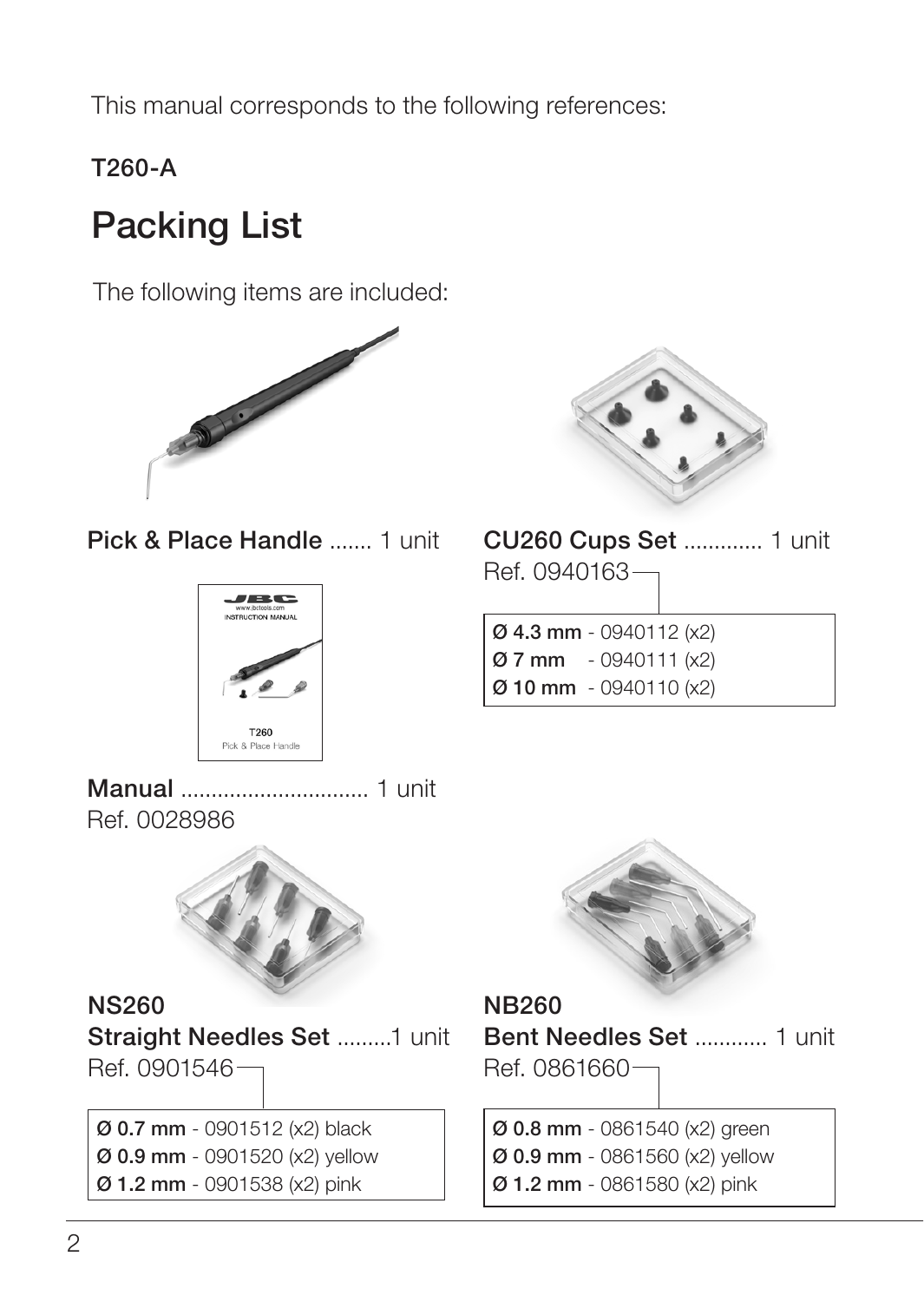

#### Connections **130 mm 130 mm**

Choose the needle that best fits the component and the suction cup if needed.

Connected the tool to the sation suction plug.





**Working** 



For a correct suction process insert the needle in the cup as shown in the picture.

Make sure the needle does not protrude from the cup.

# *Component* 1  $(2)$





**Suction Release Once the suction is** activated, cover the pen hole with your finger (1) and lift off the component. Lift your finger (2) from the pen hole to release the component.